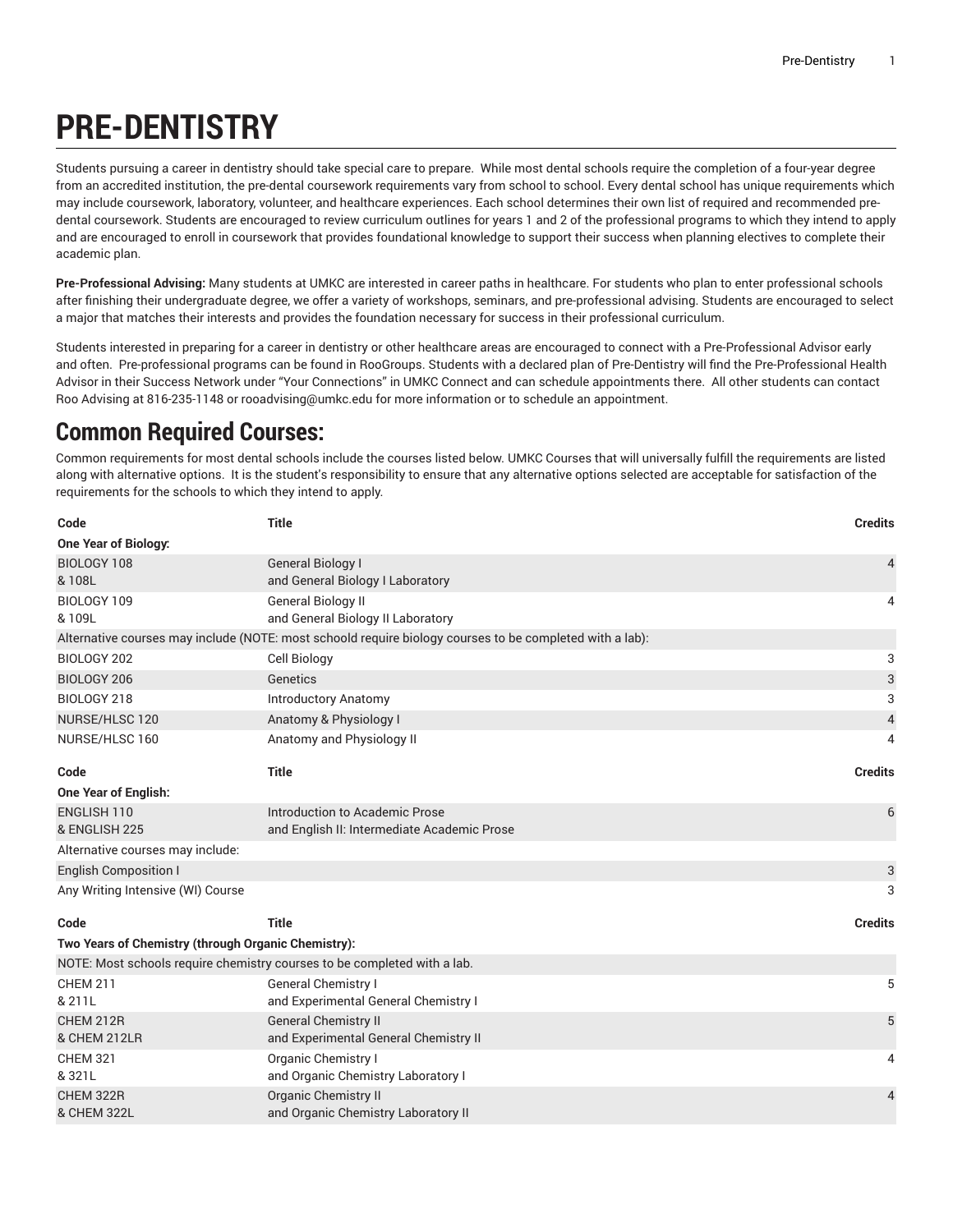| Code                         | Title                                                                                        | <b>Credits</b> |
|------------------------------|----------------------------------------------------------------------------------------------|----------------|
| <b>One Year of Physics:</b>  |                                                                                              |                |
| PHYSICS 210<br>& PHYSICS 220 | <b>General Physics I</b><br>and General Physics II                                           | 8              |
| 0 <sub>R</sub>               |                                                                                              |                |
| PHYSICS 240<br>& PHYSICS 250 | <b>Physics For Scientists and Engineers I</b><br>and Physics For Scientists and Engineers II | 10             |

## **UMKC Dental School Specific Requirements:**

| Code                                                      | <b>Title</b>                                                       | <b>Credits</b> |
|-----------------------------------------------------------|--------------------------------------------------------------------|----------------|
| Anatomy and Physiology (choose one of two options below): |                                                                    |                |
| BIOLOGY 218<br>& 218L                                     | <b>Introductory Anatomy</b><br>and Introductory Anatomy Laboratory | 5              |
| BIOLOGY 316<br>& BIOLOGY 217L                             | Principles of Physiology<br>and Human Physiology Laboratory        | 4              |
| <b>OR</b>                                                 |                                                                    |                |
| NURSE 120                                                 | Anatomy & Physiology I                                             | 4              |
| <b>NURSE 160</b>                                          | Anatomy and Physiology II                                          | $\overline{4}$ |
| <b>Cell Biology and Biochemistry:</b>                     |                                                                    |                |
| BIOLOGY 202                                               | Cell Biology                                                       | 3              |
| BIOLOGY 441                                               | Biochemistry                                                       | 3              |

## **Common Recommended Courses:**

Students are encouraged to engage in academic or laboratory research opportunities as part of their preparation for dental school and related professions. Early exposure to scientific inquiry demonstrates interest and involvement in the creation of knowledge, improves critical thinking, and assists with writing and communication skills. Visit [Undergraduate](https://www.umkc.edu/searchsite/) Research @ UMKC (<https://www.umkc.edu/searchsite/>) for more information.

The following courses are commonly recommended to students to ensure they have foundational knowledge in subjects that comprise curriculum in the first two years of the professional dental curriculum.

| Code                           | <b>Title</b>                                                          | <b>Credits</b>            |
|--------------------------------|-----------------------------------------------------------------------|---------------------------|
| <b>Science</b>                 |                                                                       |                           |
| BIOLOGY 206                    | Genetics                                                              | 3                         |
| BIOLOGY 306                    | From Bench to Bedside: Translational Research                         | 3                         |
| BIOLOGY 313                    | Microbiology                                                          | $\ensuremath{\mathsf{3}}$ |
| BIOLOGY 319                    | Global Health: New and Emerging Infectious Diseases                   | 3                         |
| BIOLOGY 328                    | Histology                                                             | 3                         |
| BIOLOGY 409                    | <b>Developmental Biology</b>                                          | 3                         |
| <b>BIOLOGY 435</b>             | Immunology                                                            | $\ensuremath{\mathsf{3}}$ |
| <b>HLSC 125</b>                | <b>Medical Terminology</b>                                            |                           |
| <b>HLSC 410</b>                | Epidemiology                                                          | 3                         |
|                                |                                                                       |                           |
|                                |                                                                       |                           |
| Code<br><b>Social Sciences</b> | <b>Title</b>                                                          | <b>Credits</b>            |
| ANTHRO 103                     |                                                                       | 3                         |
| <b>HLSC 252</b>                | Introduction To Cultural Anthropology<br>Human Growth and Development | 3                         |
| <b>HLSC 300</b>                | Diversity in Health                                                   | $\ensuremath{\mathsf{3}}$ |
| <b>HLSC 404</b>                | Introduction to Social Justice                                        |                           |
| <b>PBHL 158</b>                | <b>Public Health Principles</b>                                       | 3                         |
| <b>PBHL 335</b>                | Historical and Contemporary Issues in Public Health                   | 3                         |
| <b>PBHL 358</b>                | <b>Environmental Public Health</b>                                    | 3                         |
| PSYCH <sub>210</sub>           | General Psychology                                                    | 3                         |